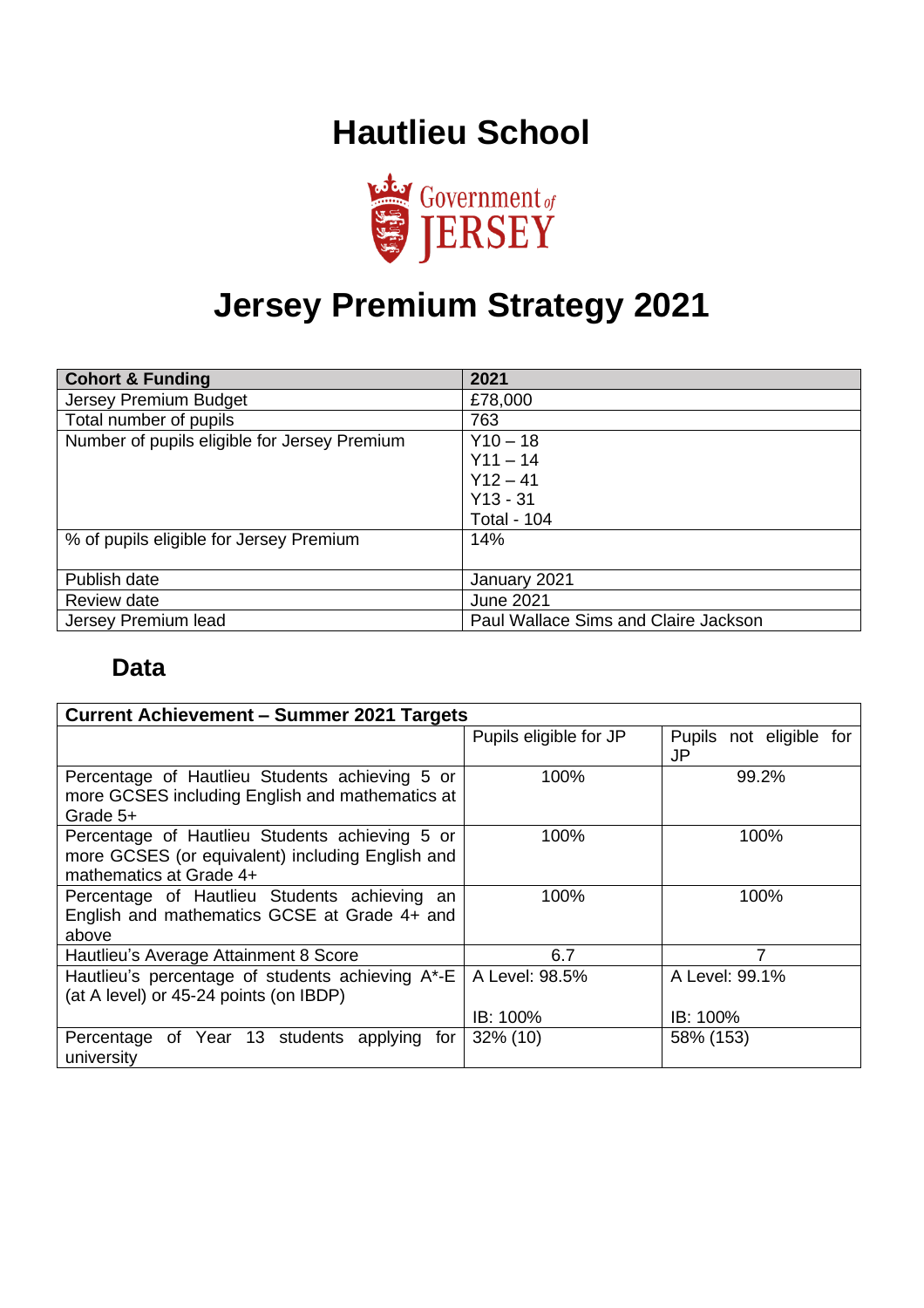### **Teaching projects**

| <b>Project and Rationale</b>                                                                                                                                                                                                                                                                                                                                                       | <b>Expected Outcome</b>                                                                                                                                                                                                                               |
|------------------------------------------------------------------------------------------------------------------------------------------------------------------------------------------------------------------------------------------------------------------------------------------------------------------------------------------------------------------------------------|-------------------------------------------------------------------------------------------------------------------------------------------------------------------------------------------------------------------------------------------------------|
| Aim: Use the whole school focus on meta-cognitive<br>teaching and learning strategies to accelerate<br>student progress and raise attainment.<br><b>Activity: Appoint 7 x Metacognition Champions</b><br>(SA1) to lead the development of metacognitive<br>practice across all faculties.<br>Cost: £19,000                                                                         | Quality first teaching will narrow and then<br>eliminate the gap in outcomes between Jersey<br>Premium and Non-Jersey Premium Students at<br>KS4 & 5.                                                                                                 |
| <b>Project and Rationale</b>                                                                                                                                                                                                                                                                                                                                                       | <b>Expected Outcome</b>                                                                                                                                                                                                                               |
| Aim: Use the whole school focus on meta-cognitive<br>teaching and learning strategies to accelerate<br>student progress and raise attainment.<br>Activity: CPD identified and delivered for<br>Metacognition champions to enable them to lead<br>the development of metacognitive practice across<br>all faculties.<br>Cost: £8,000*<br>*dependent of Covid-19 travel restrictions | School evaluation activities provides evidence<br>of effective meta-cognitive teaching and<br>learning.<br>Improved valued added progress and<br>attainment in KS4 core subjects and ALPS<br>grade 2 or higher at KS5 for Jersey Premium<br>Students. |
| <b>Project and Rationale</b>                                                                                                                                                                                                                                                                                                                                                       | <b>Expected Outcome</b>                                                                                                                                                                                                                               |
| Aim: Use the whole school focus on meta-cognitive<br>teaching and learning strategies to accelerate<br>student progress and raise attainment.<br>Activity: To provide all staff with metacognition<br>training and time to embed metacognition into the<br>curriculum.<br><b>Cost: £2,000</b>                                                                                      | School evaluation activities provides evidence<br>of effective meta-cognitive teaching and<br>learning.<br>Improved valued added progress and<br>attainment in KS4 core subjects and ALPS<br>grade 2 or higher at KS5 for Jersey Premium<br>Students. |

### **Targeted academic interventions**

| <b>Project and Rationale</b>                                                                                                                                                                            | <b>Expected Outcome</b>                                                                                                                                    |
|---------------------------------------------------------------------------------------------------------------------------------------------------------------------------------------------------------|------------------------------------------------------------------------------------------------------------------------------------------------------------|
| Aim: To support individual students in and out of<br>class with metacognitive strategies.<br>Activity: To continue with the JP champion<br>supporting specific students to develop their                | Audit JP students to show increased<br>understanding of metacognition.<br>1-2-1 meetings and lesson observations also<br>demonstrate student understanding |
| metacognitive skills.<br><b>Cost: £19,000</b>                                                                                                                                                           |                                                                                                                                                            |
| <b>Project and Rationale</b>                                                                                                                                                                            | <b>Expected Outcome</b>                                                                                                                                    |
| Aim: To ensure that all Key Stage 4 students have<br>the correct resources to support them with key<br>assessments.<br>Activity: To purchase revision guides in all<br>subjects.<br><b>Cost: £2,000</b> | All Key Stage 4 Jersey Premium students will<br>have revision guides to support them with their<br>revision for key assessments.                           |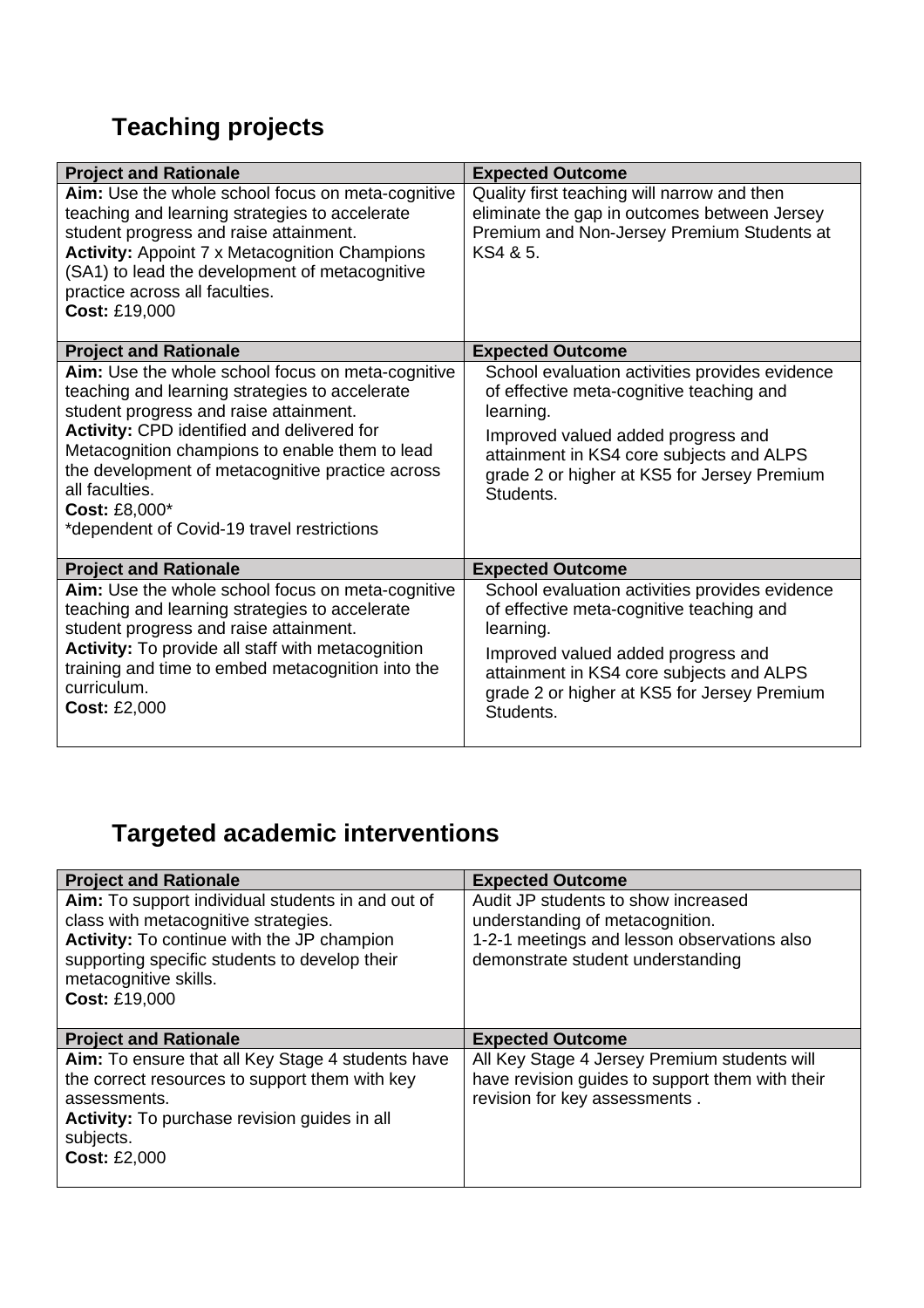| <b>Project and Rationale</b>                                                                              | <b>Expected Outcome</b>                                                                    |
|-----------------------------------------------------------------------------------------------------------|--------------------------------------------------------------------------------------------|
| Aim: To ensure that all Key Stage 5 students have<br>the correct resources for their Key Stage 5 courses. | All Key Stage 5 Jersey Premium students will<br>have the textbooks needed to support their |
| Activity: To purchase textbooks for KS5 courses.<br><b>Cost: £6,000</b>                                   | learning outside of the classroom.                                                         |
|                                                                                                           |                                                                                            |
| <b>Project and Rationale</b>                                                                              | <b>Expected Outcome</b>                                                                    |
| <b>Aim:</b> To ensure that all students are able to access                                                | All Jersey Premium students will be able to                                                |
| learning from home.                                                                                       | access lessons from home.                                                                  |
| <b>Activity:</b>                                                                                          |                                                                                            |
| - To audit technology requirements for all<br>Jersey Premium Students.                                    |                                                                                            |
| To order appropriate technology to support<br>$\qquad \qquad \blacksquare$                                |                                                                                            |
| Jersey Premium Students' needs (i.e.<br>laptops, broadband provision, specific IT<br>packages).           |                                                                                            |
| <b>Cost: £8,500</b>                                                                                       |                                                                                            |

#### **Wider Strategies**

| <b>Project and Rationale</b>                                                                                                                                                                                                                                                                                                                                                                                                                                                                                                                                                                             | <b>Expected Outcome</b>                                                                                                                                                             |
|----------------------------------------------------------------------------------------------------------------------------------------------------------------------------------------------------------------------------------------------------------------------------------------------------------------------------------------------------------------------------------------------------------------------------------------------------------------------------------------------------------------------------------------------------------------------------------------------------------|-------------------------------------------------------------------------------------------------------------------------------------------------------------------------------------|
| <b>Aim:</b> To ensure that all students are ambitious and<br>have high aspirations and are provided with<br>opportunities to access cultural capital through<br>participation in extra-curricular opportunities and<br>student leadership.<br><b>Activities:</b><br>Audit students' aspirations for 18+ and<br>barriers to succeeding.<br>Support students in visiting<br>universities/accessing virtual opportunities.<br>Explore opportunities for students to raise<br>their aspirations.<br>Arrange for Skills Jersey meetings and<br>meetings to raise awareness to support.<br><b>Cost: £7,500</b> | The numbers of JP students applying for 18+<br>opportunities are proportionate to Non-JP<br>students (Gap currently sits at 26% for Non JP/JP<br>students applying for university). |
|                                                                                                                                                                                                                                                                                                                                                                                                                                                                                                                                                                                                          |                                                                                                                                                                                     |
| <b>Project and Rationale</b>                                                                                                                                                                                                                                                                                                                                                                                                                                                                                                                                                                             | <b>Expected Outcome</b>                                                                                                                                                             |
| Aim: To ensure that all students have opportunities<br>to access extra-curricular activities.<br><b>Activity:</b> To fund peripatetic music lessons and<br>professional subscriptions.<br><b>Cost: £2,000</b>                                                                                                                                                                                                                                                                                                                                                                                            | All JP students will be able to access all areas of<br>school life.                                                                                                                 |
| <b>Project and Rationale</b>                                                                                                                                                                                                                                                                                                                                                                                                                                                                                                                                                                             | <b>Expected Outcome</b>                                                                                                                                                             |
| Aim: To support students in accessing their                                                                                                                                                                                                                                                                                                                                                                                                                                                                                                                                                              | All JP students will be able to access all areas of                                                                                                                                 |